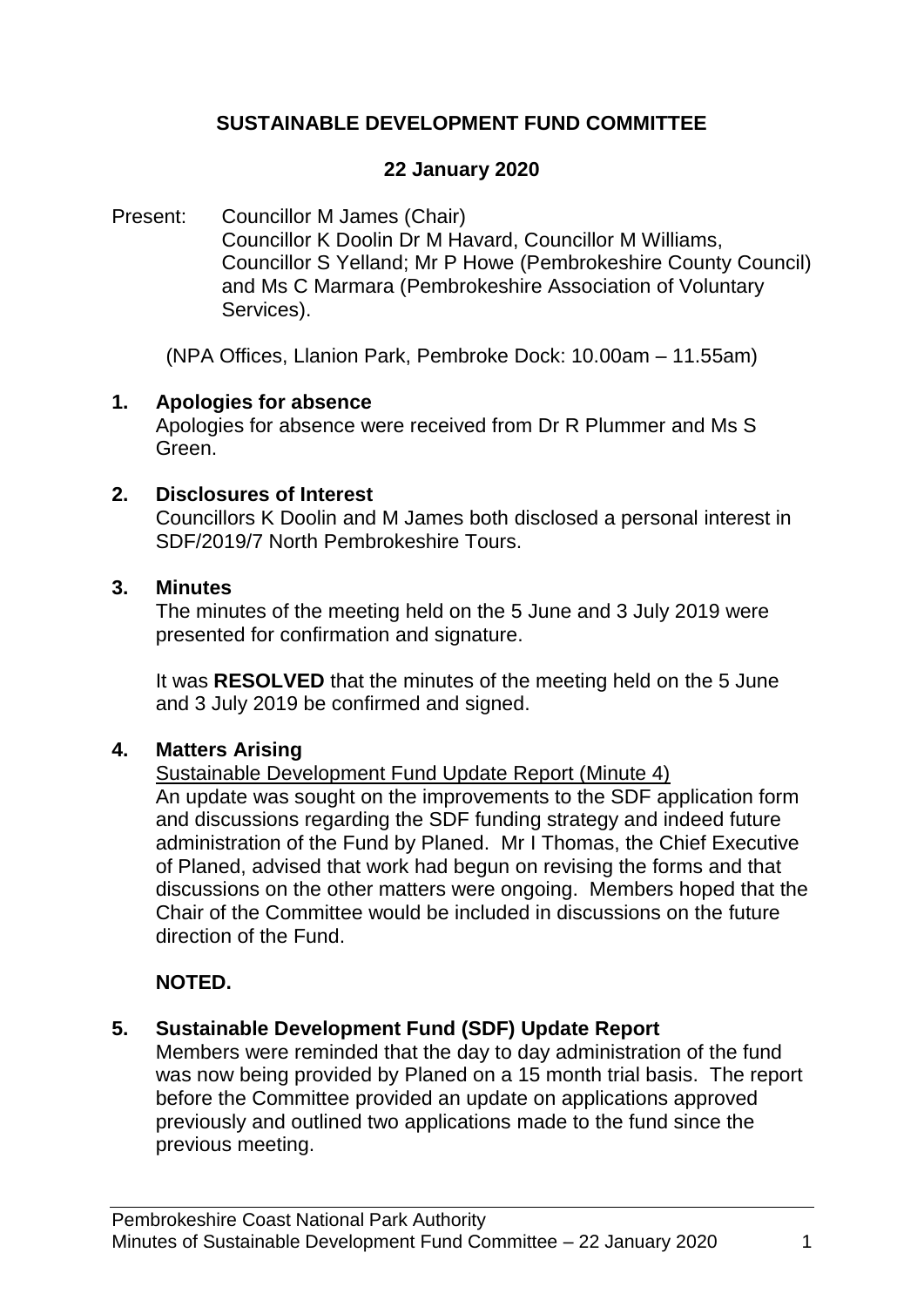It was noted that the budget allocated to the fund for 2019/20 was £100,000, however as a result of sums of money previously committed, the balance of SDF funding available was £31,359. Therefore, should the Committee wish, it was advised that sufficient funds were available to approve both of the projects before it that day.

### **NOTED.**

**5. Applications for funding under the Sustainable Development Fund** The Committee considered 2 new applications for funding under the Sustainable Development Fund (SDF). The applications were considered in detail against the fund assessment criteria, following a brief presentation by each of the project applicants. Members were reminded that a number of the applications included on the agenda that day contained commercially sensitive information and should therefore not be shared further or distributed.

| <b>Ref No</b><br>SDF/2019/6 | <b>Project Name</b><br>Coppicewood<br>College<br>Woodland<br>Workshop | <b>Presentation by</b><br><b>Bruce Slark</b><br>David Hunter<br><b>Kathy Slark</b><br>Nathan Walton | Organisation<br><b>Coppice College</b>                         |
|-----------------------------|-----------------------------------------------------------------------|-----------------------------------------------------------------------------------------------------|----------------------------------------------------------------|
| SDF/2019/7                  | <b>North</b><br>Pembrokeshire<br><b>Tours</b>                         | <b>Malcolm Conolly</b>                                                                              | Fishguard &<br>Goodwick Chamber of<br><b>Trade and Tourism</b> |

The Chairman reminded the Committee that, under its terms of reference, the decisions were to be taken by the Members of the National Park Authority, taking into consideration the views of those Advisory Members present.

Following discussions, it was **RESOLVED** that:

(a) the full amount of funding requested be granted to the following application, subject to the usual conditions of grant and any additional caveats agreed at the meeting (and detailed below):

> SDF/2019/6 – Coppicewood College Woodland Workshop – subject to planning permission and SSSI consent being obtained, preparation of a business plan and provision of bilingual website/promotional material.

(b) the following application be deferred: